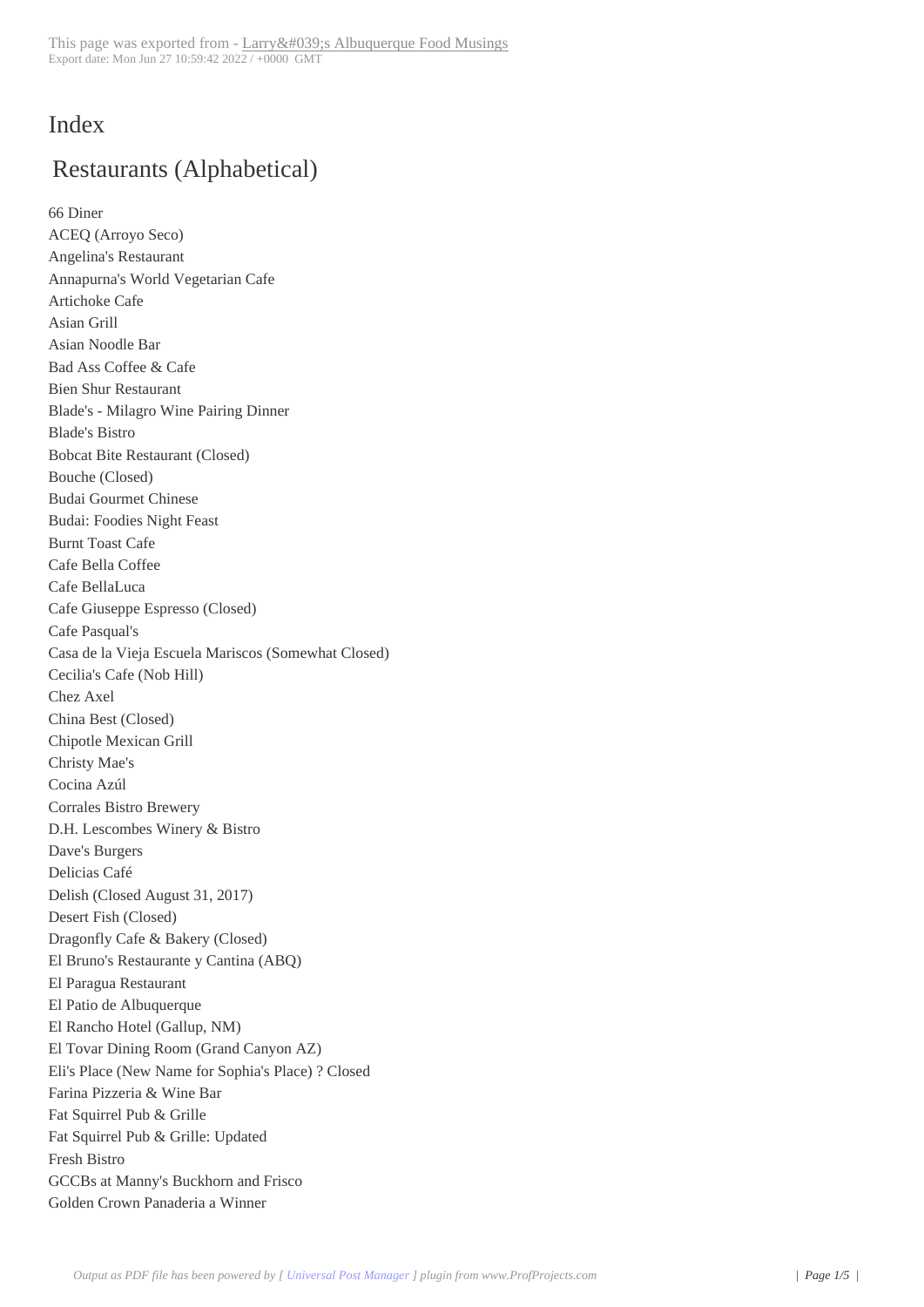Golden Goose Cafe & Bistro Griff's Hamburgers Grove Café & Market Guava Tree Cafe Hakata Asian Cuisine (Closed) Hannah & Nate's Happy Belly Deli (Closed) Hartford Square Horseman's Haven Cafe Il Vicino ? Westside India Kitchen Indigo Crow Cafe Jambo Cafe Jennifer James 101 (Closed) Jersey Jacks (UNMH) Joe's Pasta House Kim Long Asian Cuisine (Closed) Klondike Kate's (Yukon Terr) La Cocina De Doña Clara La Posta de Mesilla Lambert's of Taos Lan's Vietnamese Cuisine Landmark Grill (Las Vegas NM) Landry's Seafood House (Closed) Laughing Lizard Inn & Cafe (Closed) Los Equipales (Closed) Lucia ? Hotel Andaluz (Closed) Luigi's Ristorante & Pizzeria Lumpy's Cottonwood (Closed) M'Tucci's Italian M'Tucci's Italian Market & Pizzeria M'Tucci's Moderno Italian Restaurant Maria's New Mexican Kitchen Mariscos Costa Azul Mary & Tito's Cafe Matteo's Authentic New Mexican Food (Closed) May Cafe Mimmo's Ristorante and Pizzeria Monte Carlo Steak House Namaste Napoli Coffee New Directions ? Healthy and Great Tasting Food Nexus Brewery Oak Creek Brewery & Grill (Sedona, AZ) Oasis Desert Bistro (Closed) OM - Fine Indian Dining (Closed) Orlando's New Mexican Cafe Owl Bar & Cafe Owl Cafe (Albuquerque) P'tit Louis Bistro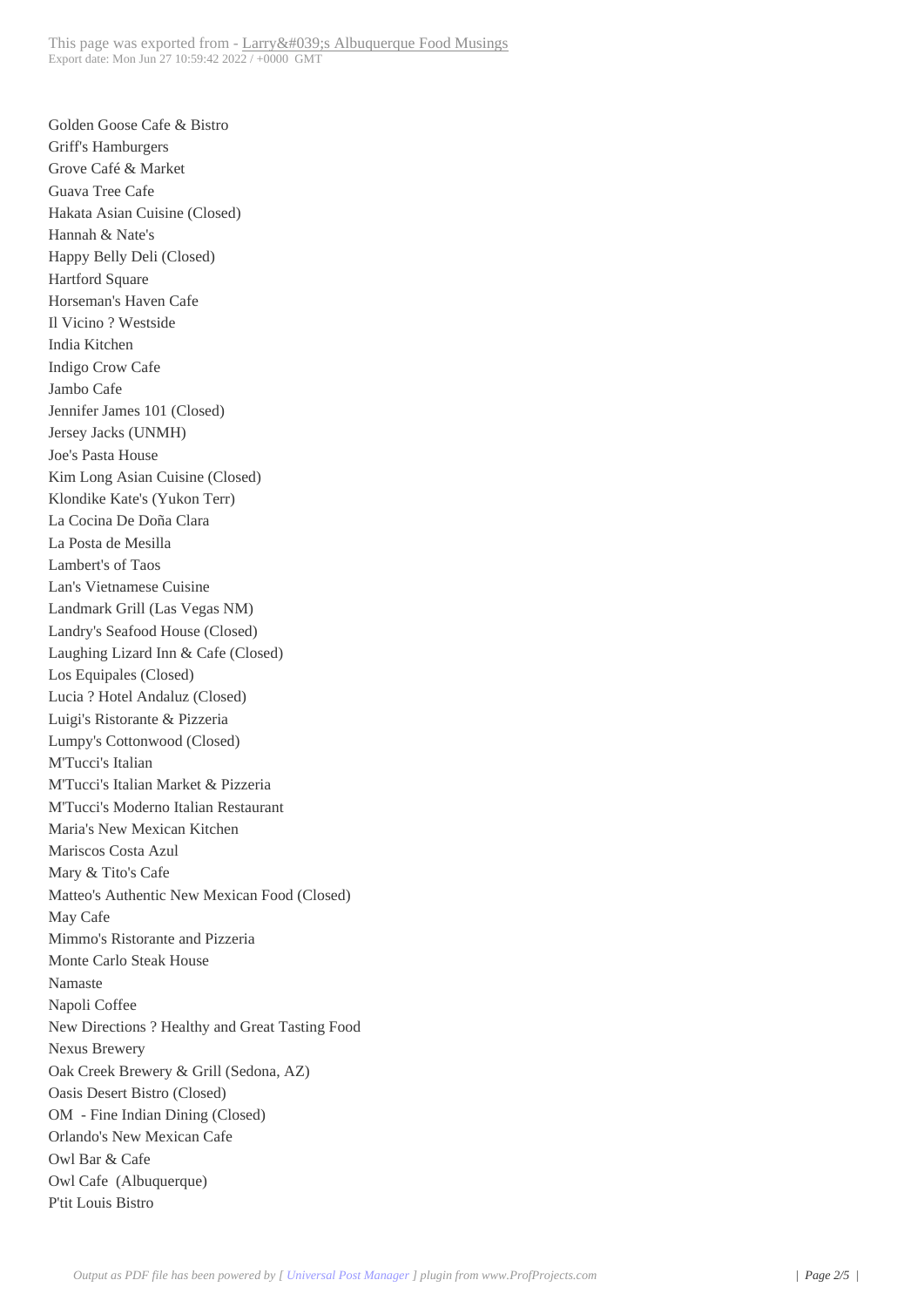Pad Thai Cafe Papaburgers Pasión Latin Fusion (Closed, Sadly) Pelican's (West Side) Perea's Tijuana Bar Ph? #1 Ph? Bar Ph? Hòa Vietnamese Restaurant (Closed) Ph? Real (Silver Spring, MD) Pi Brewing Co. (nee Nicky V's Neighborhood Pizzeria) Piatanzi Picazzo's Organic Italian Kitchen Pink Adobe Plaza Café Downtown Prime (Both 4th and Rio Rancho) Rancho de Chimayó Restauranté Red Dog Saloon (Juneau, AK) Red Rock Deli Rubio's Fine Mexican Dining Sadie's on Fourth Sahara Middle Eastern Eatery Saigon and Saigon 2 Sakura Sushi and Grill Sara's Pastries and Deli Seasons Rotisserie & Grill Skagway Brewing Co (Alaska) Slate Cafe At the Museum? Sparky's Burgers and BBQ Standard Diner Street Food Asia Street Food Asia ? Larry's Birthday Feast Stumbling Steer Brewery & Gastropub [Closed] Sugar Nymphs Bistro Talking Drums African Cuisine Tamaya ? Corn Maiden Tamaya ? Rio Grande Lounge Tamaya ? Santa Ana Cafe Terra Bistro Italiano (Closed) Terra Bistro Italiano: Wine Pairings Dinner The Chicago Dog (Closed) The Coffee Spot The Point Grill (Closed. Moved to High Point Grll) The Spot Cafe (Closed) Tomasita's Restaurant Torinos' @ Home Torinos' @ Home: The Last Breakfast Tully's Italian Deli & Meats Two Fools Tavern Urban Hotdog Company Villa di Capo Ristorante Italiano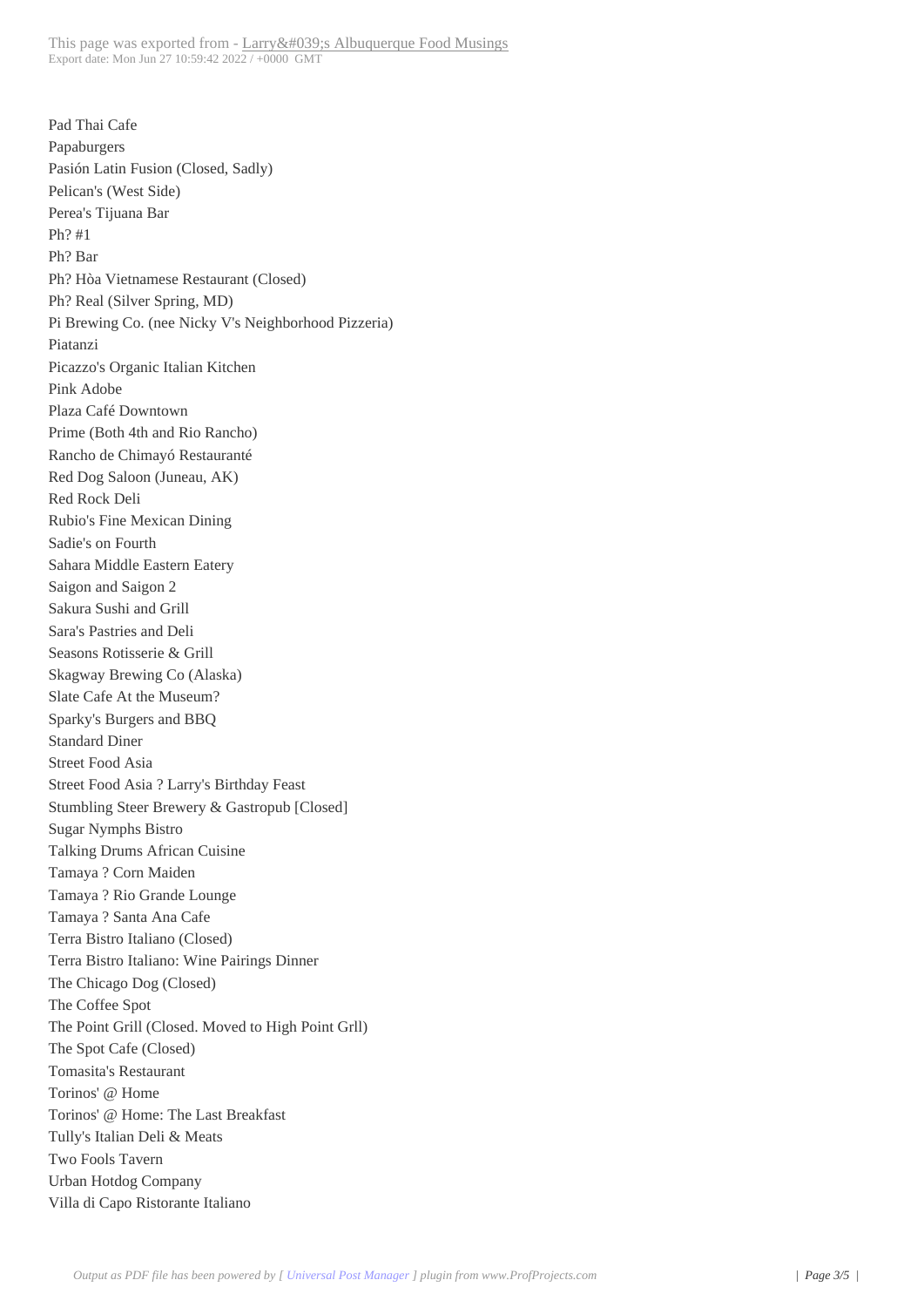White Coyote Café Whole Hog Cafe Yanni's Mediterranean Bar & Grill

#### Gossip

12 Foods You Should Always Buy Organic 150 Best Bars in The US: Duke City bombs out 2011 Alibi Best of Burque List 2012 Souper Bowl 2013 Souper Bowl 2014 Souper Bowl ABQ Food Trucks Albacore Tuna: Eco and Sustainability AltWeekly Awards Nominations Bernie's Catering: Santa Fe Bueno Foods celebrates 60th.... Bumble Bees Baja Grill Bites the Dust Cafe Giuseppe Espresso (Closed) Civil Dining? Fighting the Good (Food) Fight Five Best Restaurant Discovery Apps Food Blogger Jailed in Taiwan Food Day NM 2011 Food Myths That Won't Die Golden Crown Panaderia a Winner Local-iQ Smart List 2012 Mary & Tito's makes the New York Times Maryland Crab vs. Maine Lobster McDonald's Four-Year-Old Cheeseburger New Directions ? Healthy and Great Tasting Food Nicky V's Garners GACC Award Nicky V's Tiramisu Recipe Papa Murphy?s Plans Albuquerque Expansion Rio Rancho Pork & Brew Saffron Tiger (Westside) Souper Bowl 2012 Sushi King - Rio Rancho The ABQ Bite The Wiener Pizza

## Information